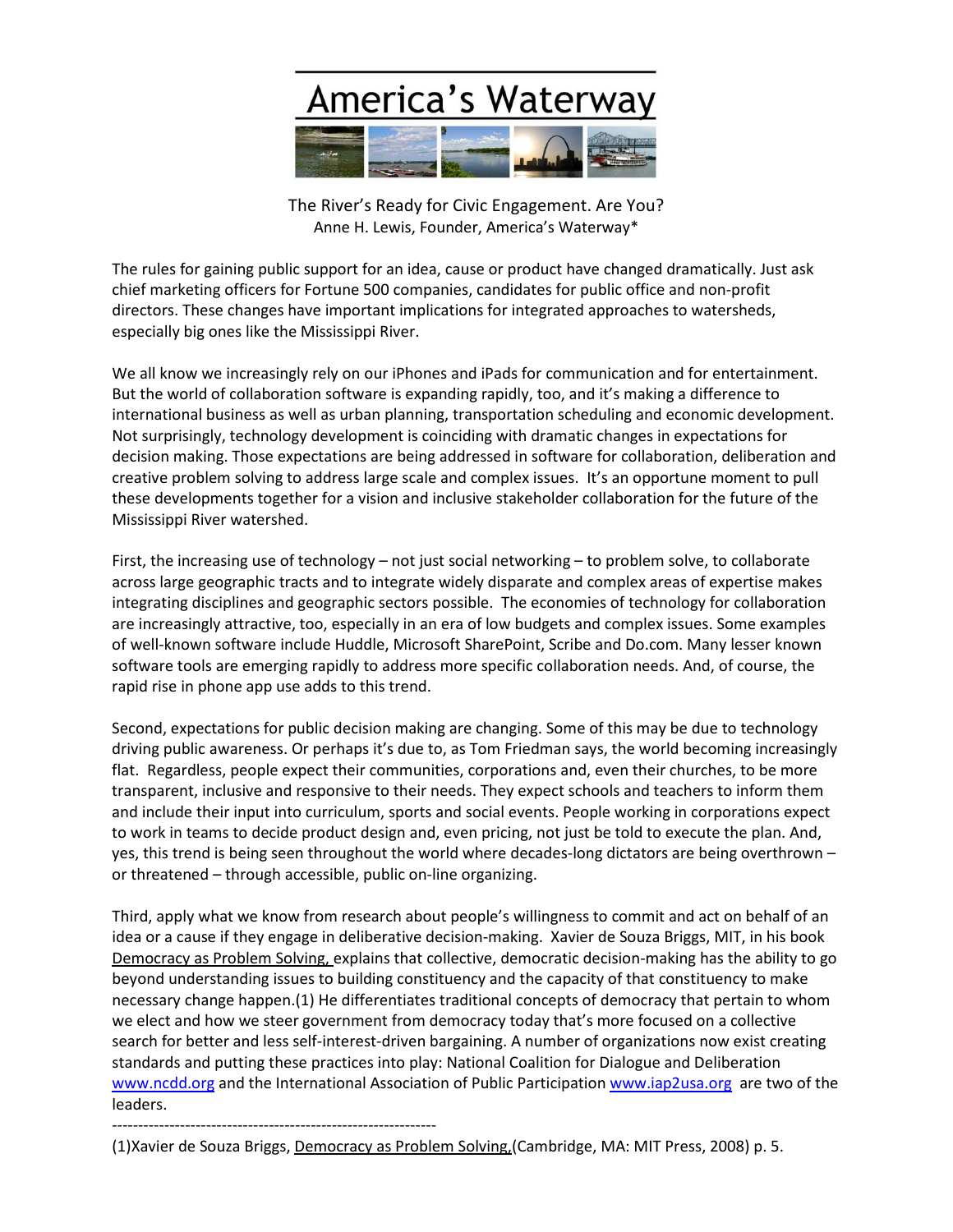Enter technology- aided deliberative democracy as a  $21<sup>st</sup>$  century approach to reaching a shared vision and an integrated river management system for the Mississippi River watershed.

What we've had since the early  $20<sup>th</sup>$  century is a Mississippi River management plan based on the knowledge and technical expertise of that era. It was also based on an early 20<sup>th</sup> century America – less urban and more rural, less agricultural, and less densely populated. Then the plan morphed according to the needs of specific interests at specific river locations. As time went on and the science of water quality developed, fish and wildlife expertise developed, economies of different regions developed, more variations were added. That's why today we have a hodge-podge and multitude of governing authorities each with differing objectives and measurements for success.

What is needed today is a way to integrate all of the knowledge and science, public and private interests, economic and social concerns for the river to form an integrated and sustainable river system. The technology and new deliberative decision-making processes allow us to include the myriad of Mississippi River stakeholders on a scale and at a level of complexity that matches America's great watershed. And, they provide us with a way to meet the World Wildlife Fund's criteria for Integrated River Basin Management (2):

- A long-term vision for the river basin, agreed to by all the major stakeholders
- Integration of policies, decisions and costs across sectoral interests such as industry, agriculture, urban development, navigation, fisheries management and conservation, including poverty reduction strategies
- Strategic decision-making at the river basin scale to guide action at sub-basin and local levels
- Effective timing, taking advantage of opportunities as they arise while within a strategic framework
- Active participation by all relevant stakeholders in well-informed and transparent planning and decision making
- Adequate investment by governments, the private sector, and civil society organizations in capacity for river basin planning and participation processes
- A solid foundation of knowledge of the river basin and the natural and socio-economic forces that influence it

The social and technological tools already exist for a  $21<sup>st</sup>$  century planning process for a unified vision and management plan for the Mississippi River. It goes beyond calling meetings, launching one-way communications campaigns, and only addressing the usual suspects. As stakeholders in the Mississippi River, we need only look outside our traditions and professional perspectives and test some of the new tools and processes. We also need to open the process to ALL stakeholders and adhere to the 7 Core Principles of Public Engagement <http://tiny.cc/dvvtiw> to ensure trust and effectiveness. It's an enormous watershed system and America's great waterway, but we have what is needed to address it in an integrated, sustainable and unified way.

-------------------------------------------------------------------------

(2,)Abell,R., M.Thieme, E.Dinerstein, and D.Olson. 2002. *A Sourcebook for Conducting Biological Assessments and Developing Biodiversity Visions for Ecoregion Conservation. Volume II: Freshwater Ecoregions.* World Wildlife Fund, Washington, DC, USA.

\*America's Waterway is a nonprofit organization committed to building a unified Mississippi River vision and plan for the future using internet-based strategies and deliberative dialogue to achieve civic and stakeholder engagement on the River's behalf. More information is at [www.americaswaterway.org.](http://www.americaswaterway.org/)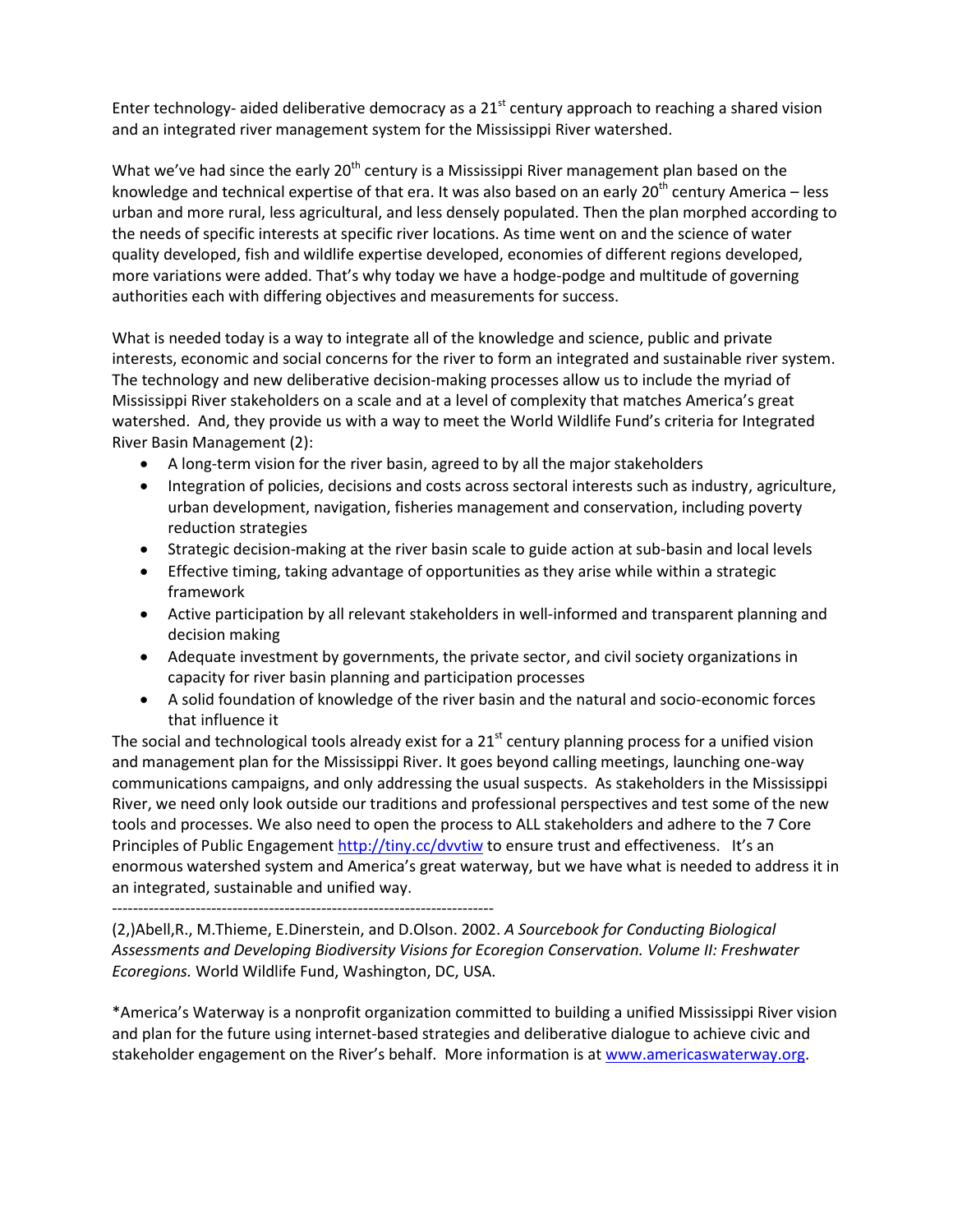

 $(314) 616-6957$ www.ChannelDesignGroup.com

*In this paper, we recommend helping urban young people understand the breadth of good careers in hands-on, outdoor conservation work and we describe the strategic underpinnings, operational practices and overall achievements of a successful national education program addressing rivers and watersheds.*

### **Introduction**

Young people—particularly urban kids—don't know that there are good career opportunities in hands-on, outdoor conservation work.

It's not their fault.

The conservation community has done a poor job of telling their career story. In this they are not alone. The inland river freight industry faces a similar challenge, as well as that of generally poor recognition and understanding of the role navigable rivers play in the economic life of the nation. In parallel, the river industries only enjoy policy support among officials whose jurisdictions border navigable river systems.

In order to overcome the challenges of slow recruiting and poor recognition, the river industry created a youth-oriented career awareness program, Who Works the Rivers™ (WWR), and a broadly-focused public and policy-maker education program, RiverWorks Discovery™ (RWD). They aim at middle and high schoolers and at seven to 12-year-olds, respectively.

Conservation practitioners wishing to create a conservation career awareness program can use the strategic underpinnings of WWR and RWD in order to speed development and implementation.

### **Thinking about Career Awareness**

Practitioners should be the most effective advocates for recruiting others to the target career fields. Organizing awareness efforts is another matter. An effective awareness program that makes good use of scarce development and execution resources will provide the practitioner with a Strategic Education Framework<sup>©</sup>:

- A. Education Asset Development
- B. Stakeholder Involvement
- C. Effective Messaging
- D. Infrastructure Management

Policy professionals in the barge freight industry created RiverWorks Discovery, an education program for kids plus their parents and grandparents—the voters. The development team recruited a network of corporate co-sponsors who wanted help in targeted states and districts. Using a unique push strategy and supporting infrastructure, the co-sponsors delivered the programming and sent a persuasive message of support to federal authorities. In many communities, RWD is now the public face of the industry, showing policy makers and their constituents—kids and families—the importance of the industry in American life [\(www.RiverWorksDiscovery.org\)](http://www.riverworksdiscovery.org/). RWDs career awareness brand extension, Who Works the Rivers, helps young people understand that there are good careers in the barge industry.

Channel Design Group supports a parallel effort focusing on creating a unified, national career awareness program for outdoor, hands-on work in the conservation field. This effort should focus particular attention on urban youth who are unlikely to have role models in the conservation field. It should also have major elements for and focus on kids who are not college-bound. The field knows how to attract college grads.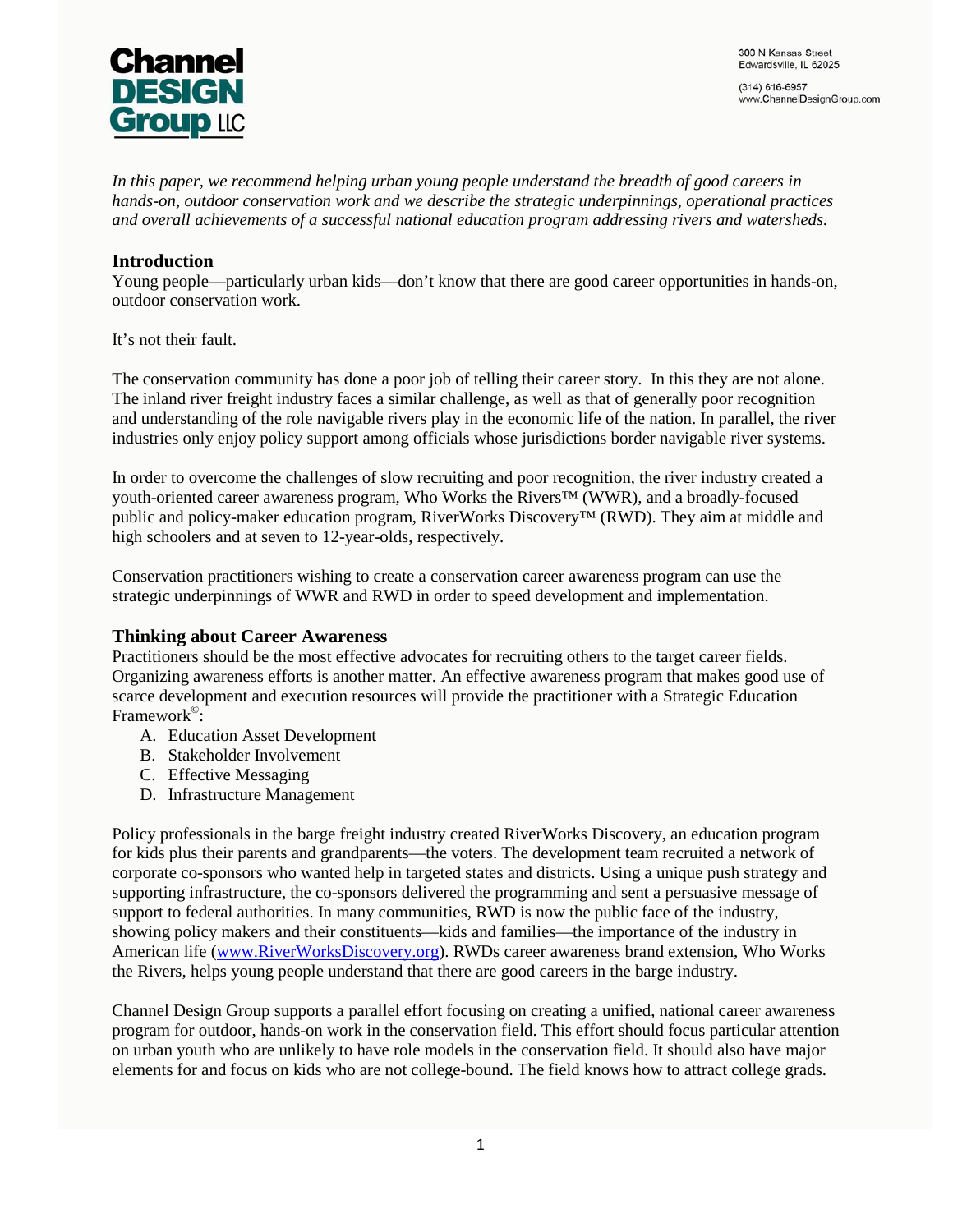### **Story of a Successful National Program**

The intellectual and operational underpinnings of WWR and RWD are Strategic Education Frameworks, described earlier in *Thinking About Career Awareness*. Our company, Channel Design Group, codified the Strategic Education Framework long after RWD grew to national prominence. In the following sections, we explain the four elements of the Framework implemented within WWR and RWD.

**A Education Asset Development:** AEP River Operations' team, led by a current principal at Channel Design Group, created and funded RWD and its core, standards-based, national education curriculum. This program offers tasks and lessons that support critical STEM plus creative arts education.

We intended to identify one or more sources of existing education materials for river freight and watershed conservation, adapt them for our use, and begin working with the public. After an extensive literature review by curriculum professionals, we determined that the existing materials were too localized, were orphaned by their creators or were otherwise unsuitable. Our education professionals advised the RiverOps PR group to start afresh. We took the experts' advice.

Our team of over a dozen educators, curriculum writers, an illustrator and a graphic artist developed:

- Brand liveries and promise for RWD, and later WWR, that were separate and distinct from that of the freight carrier;
- Casts of mascots and other personalities to serve as our spokes-critters;
- Graphic standards consisting of caricatures, typography and text voice;
- Substantial inventories of lessons, activities, logbooks, sets, computer programs, models and more.

**Lessons Learned:** Use existing educational materials if they are available and appropriate. Don't fear creating new assets if the existing ones aren't right for the job.

Conservation practitioners may find their sector has better, more current educational assets available for use and adaptation.

Yet as Channel Design Group performed due diligence for our nascent conservation career awareness program, we only found:

- Materials for helping kids understand conservation issues and practice stewardship;
- Vocation or career training for young adults; and
- College programs.

We have not found comprehensive career awareness programs targeting non-college-bound kids at the ages at which they form career preference, which research shows to be middle school and high school.

**B Stakeholder Involvement:** RiverOps' public relations group initially taught the RWD curriculum at public events. These included community festivals and student outdoor-education days. The team then recruited and trained other barge industry stakeholders as the events grew larger and further afield. These corporate co-sponsors focused on advocating within their own communities and markets. The co-sponsor program has nearly 70 corporations now, nationwide, and growing.

Their RWD labor force generally is active employees and retirees. Some co-sponsors want to support the program but need outside program delivery experts. We identified teachers (retired, unemployed, underemployed, substitutes) to fill those requirements. Several co-sponsors contributed funds to their local children's or nature museums in order for those community institutions to offer the curriculum. This arrangement serves the parties well in places as diverse as Paducah and Chicago.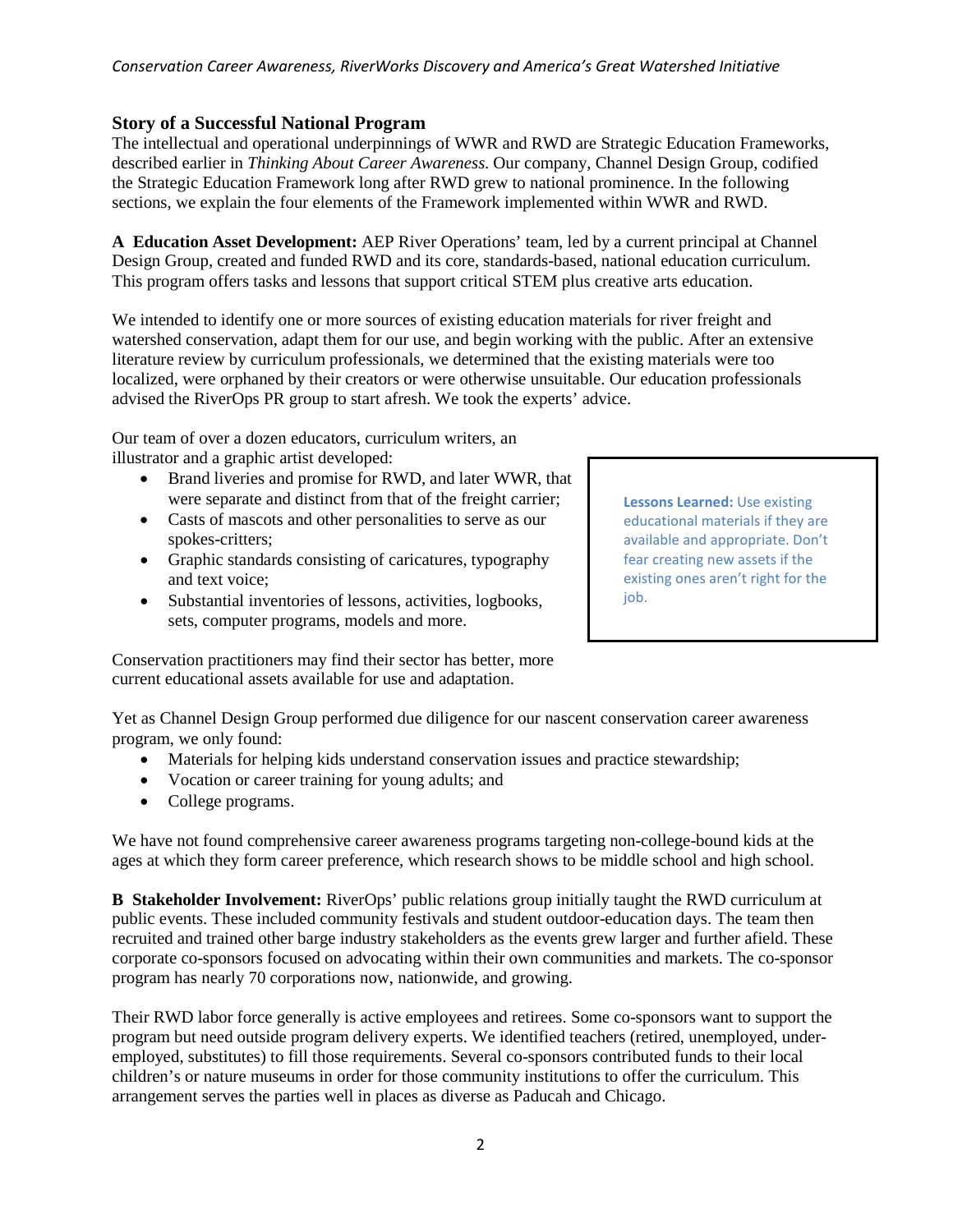The RWD team recruited agency and non-profit partners. The support offered them is similar to that offered to the corporate co-sponsors. In some cases, corporate co-sponsors provide services directly to the non-profits partners. These services include buying printing, paying shipping of program assets, and other support. For example, the Port of Pittsburgh, which gets tax revenue from the surrounding seven counties, grants education funds to a neighboring, community-supported partner, RiverQuest, for delivery of RWD and WWR programming in their shared region.

The recreation and vessel groups within the Corps of Engineers are partners. The recreation team supported RWD's participation in a recent Boy Scout national jamboree in Virginia. The RWD lock and dam model asset was deployed in the Corps tour muster area. The asset served as a focal point for groups of scouts. The other tour visitor stations highlighted the Corps mission areas such as flood control, water quality, recreation and the rest. We created WWR in consultation with the vessel team because they have the same career awareness challenges as commercial navigation companies.

**C Effective Messaging:** While it subsequently branched into other areas, we created RWD to explain to the public the Corps navigation mission. We did that by studying the policy situation at the time of RWD's creation and developed messages that built on strengths and mitigated weaknesses.

Our team took feedback from public events (comprehension or confusion, age-appropriateness or missed opportunities, and so on), from our early partners and co-sponsors, and from others. We also took feedback from policy-makers and our industry's executives on how they envisioned building on our momentum.

We also determined to make RWD an outdoors program, what environmental educators characterize as a *meaningful watershed* 

**Lessons Learned:** The Strategic Education Framework guides education curriculum and asset creation, involves stakeholders to achieve scale, crafts messages, and provides logistics and infrastructure that pushes the program and that supports stakeholders.

*experience*. We had early encouragement to create a destination website with interactive games and activities. Instead, we went with "kids outside with muddy feet and wet hands." Eventually we did create indoor assets to meet particular opportunities, including an asset in the waiting room of a children's hospital.

**D Infrastructure Management:** The RWD team established a logistics office to coordinate efforts. The office employs an essential push strategy, operates flexibly and is a major convenience to the co-sponsors, partners and other stakeholders:

- Identifies high-impact events and coordinates all event details including registration, logistics, materials and presentations.
- Establishes budgets and recommends growth opportunities.
- Trains co-sponsor and partner staff.
- Supplies print-ready files, festival displays including banners, sponsorship pennants and supplies for hands-on activities, portable models and large-scale puzzles for larger events, plus coordinates the shipping, storage and maintenance of these assets.
- Hires, trains and manages contract workers.
- Adds co-sponsor and partner names and logos to materials, assets, the website and so on.
- Shares public feedback.

At this time, dozens of industry co-sponsors and non-profit/agency partners participate in RWD. As a group, they spend over \$360,000 annually in their own regions delivering RWD programming to their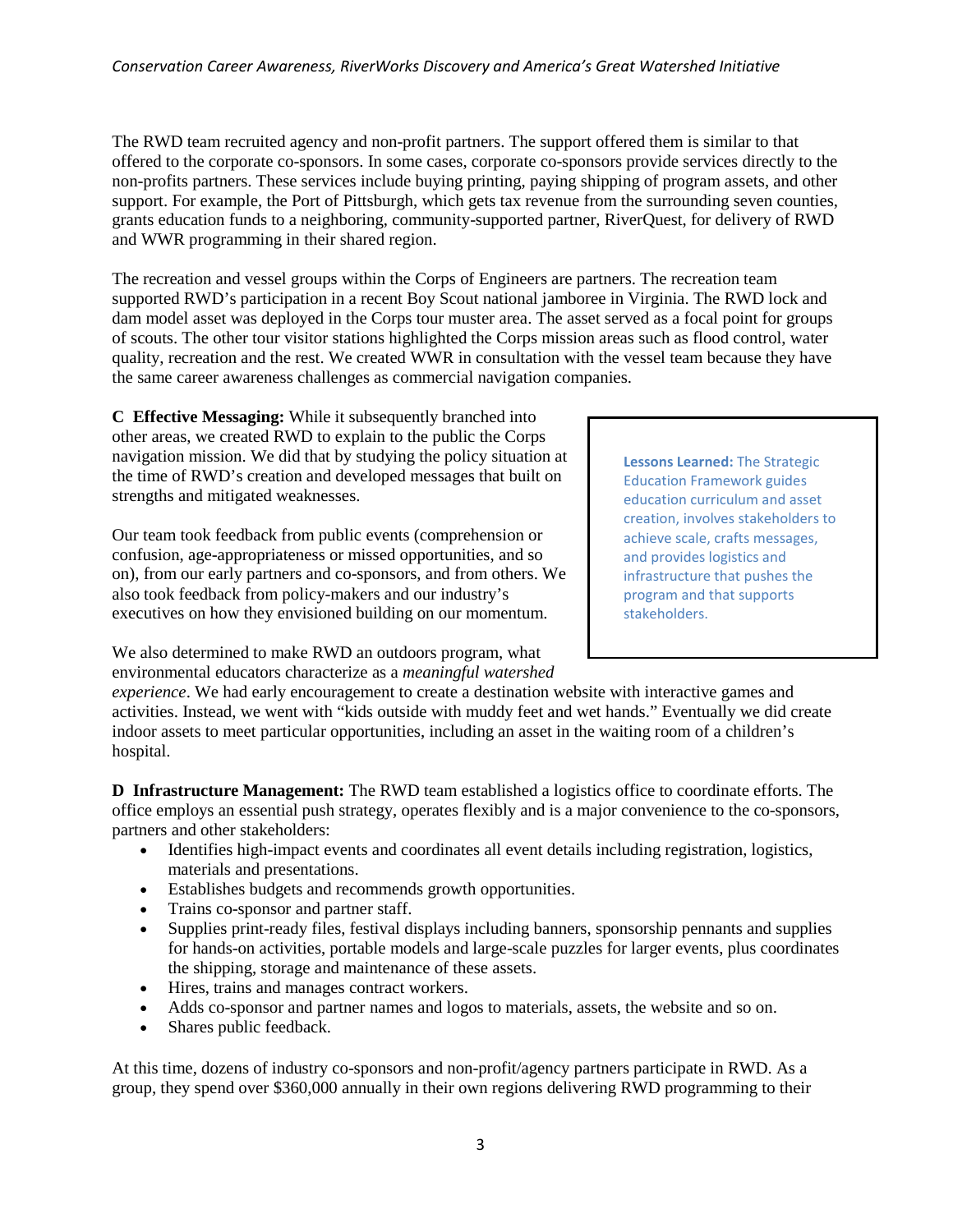communities. The RWD audience is roughly 500,000 kids and families. We've shared our story with dozens of federal and state political, policy and regulatory leaders.

### **Conservation Career Awareness**

In this section, Channel Design Group summarizes the steps conservation practitioners may take to build a nationallyscalable career awareness program. Before you start, create the team and budget to push the agenda and materials out to potential stakeholders. Don't wait for them to come to you—that wastes time, energy and money. A push strategy for the conservation sector would entail:

- Actively marketing the program to agencies and to non-profits.
- Identifying public activities and events in which to participate and recruiting stakeholders to do so.

Conservation practitioners should be the most effective advocates for recruiting others to the target career fields. **Lessons Learned:** The vast majority of advocacy education materials are on stakeholders' shelves. To actually impact public opinion and create awareness, the advocates need scale and support so the ideas and materials get in the minds and hands of the public.

Organizing awareness efforts is another matter. As creators of the leading commerce, culture and conservation awareness program for our nation's great rivers and watersheds, we recommend:

- 1. Evaluate education materials that the sector has developed. Your job is to identify enough quality assets to launch an authoritative awareness program. This helps you lower the costs of the program because you won't reinvent the wheel.
- 2. Create new materials where necessary.
- 3. Unify all suitable materials into one brand livery. The original developers of the materials may have the capacity to do this work, another means of lowering the costs to launch the effort.
- 4. Establish a central Framework logistics office that helps sponsors schedule events, train presenters, coordinate shipping of program elements, evaluate successes and mitigate challenges, and related logistical tasks. This office right-sizes over time to meet your service expectations.
- 5. Create an appeal to conservation agencies and non-profits to join the effort and present the program in their own communities.
- 6. Schedule presentations at national or regional events, and at various organizational levels, aimed at recruiting stakeholders to become sponsors.
- 7. Establish and test the message to youth audiences. Revise and retest, as necessary.

Channel Design Group thinks that by taking these steps conservation practitioners can create a national career-awareness program that leverages existing resources without adding recruiting or PR headcount; enlarges stakeholder commitment to your shared agenda; provides a valuable asset to members in their quest to be persuasive community partners; lowers costs of providing education and outreach, and meets other awareness goals.

*Channel Design Group develops education, advocacy and business expansion programs in the USA and overseas from offices in Washington, DC, St Louis and New Orleans. Our team codified the Strategic Education Framework. We are actively applying for grants to seed an urban youth-oriented, hands-on, outdoor career awareness program for federal, state and local natural resource agencies and for land management-focused non-profits.*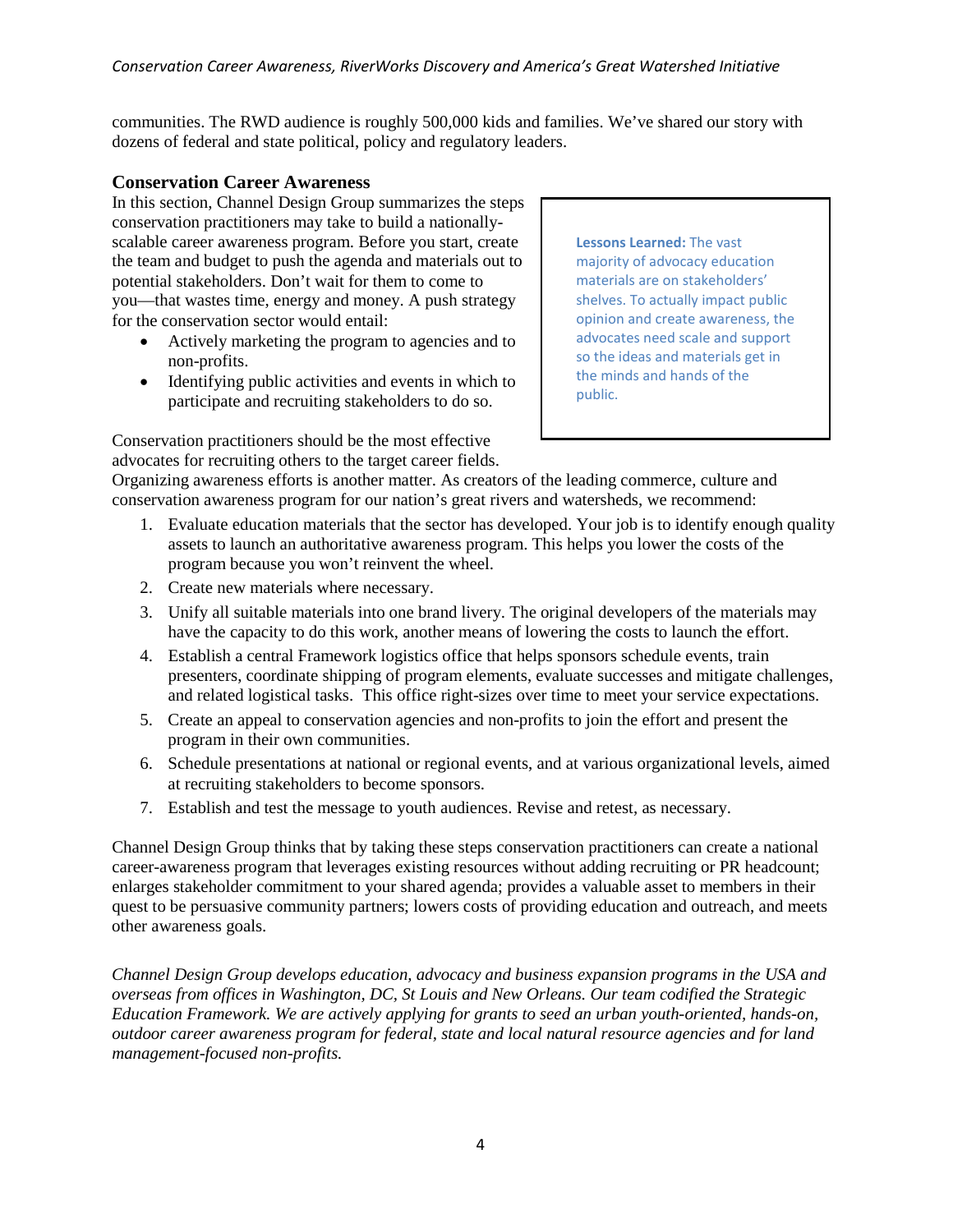

**BUILDING STRONG!** 

# **Operation Watershed Recovery/ Regional Flood Risk Management Communication Plan**

## *PURPOSE*

The plan provides a structure and guidance to discuss internally and with partners, stakeholders, and the public the damages caused by the 2011 monumental flooding of the Mississippi River Valley, and the associated risks to the watershed. By carefully orchestrating notifications to the media and key interests regarding the status and outlook of flood damages, USACE can facilitate public safety and raise awareness of the elements, operational characteristics, and contributions of the MR&T Project to the region and nation. This internal document will serve as a guide and reference for the regional communication of various components of Operation Watershed – Recovery. Those components include (1) Damage Assessments, (2) Flood Preparedness, (3) Repair/Restore Construction, (4) Interagency Recovery Task Force, and (5) Evaluate and Inform. Key messaging will focus on current (a) damages and vulnerabilities, (b) reliability of MR&T, (c) nearterm reduction of risk and the (d) shared responsibility of flood response, mitigation and risk reduction. Although USACE has positive messages to share about the MR&T system's accomplishments and joint preparedness, all involved in communication with our public must always convey compassion and sensitivity to those that suffered significant economic hardship and loss from this event. Effectively communicating the coordinated flood recovery efforts among the federal, local and state governments will hopefully reduce public anxiety and promote confidence in the dedicated and purposeful approach we are taking with our many partners to reestablish the full integrity of their flood control and navigation systems.

There are three major parts to this Communication Plan: (1) Introduction, which includes principles of open and transparent communication, goals and objectives, background, audience and timeline, (2) Communication Strategy which identifies tools, methods, resources and protocols for communicating OW-R information methodology and (3) Key Messaging which includes important facts/figures, talking points and "bridging messages".

## *PART I: INTRODUCTION*

During this historic flood event, the MR&T system has been operating as it was designed, and the existing water control plan has worked to protect the lives and livelihoods of millions of people. Due to the successful operation of the Mississippi River & Tributaries project, flood damages prevented are currently estimated at more than 110 billion dollars. Without the proper operation of the MR&T system, more lives and property would have been put at risk. Without repairing this system before the next high water event, it may not be able to prevent the tens of billions of dollars in damages as it's doing right now. As is, another record flood in this system might cause a natural and economic disaster.

## **PRINCIPLES OF OPEN AND TRANSPARENT COMMUNICATION:**

- a. Empathetic to impacts
- b. Consistent regionally, locally tailored and delivered
- c. Focus on life safety, risk , actions, and path forward (shared solutions)
- d. Focus on effective discussion/communication of damages and associated risks

### **GOALS & OBJECTIVES:**

• Start the discussion with sponsors, stakeholders and the public about risks associated with the system and the shared responsibility for risk management;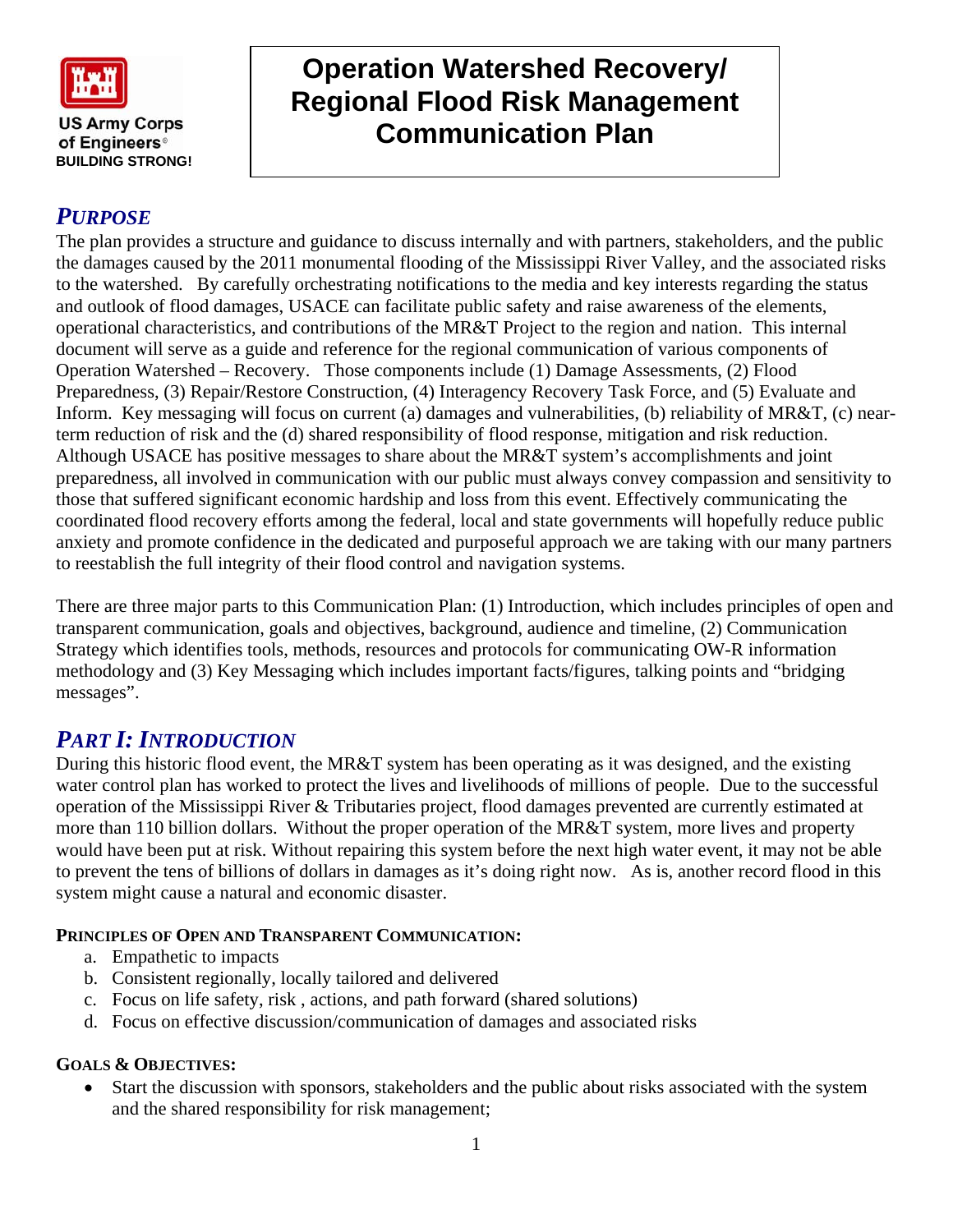- Improve understanding of risk;
- Drive action to mitigate or reduce risk;
- Build the foundation for a shared responsibility approach to planning non-routine risk reduction measures

## **BACKGROUND**

The Mississippi River and Tributaries Project is the nation's first comprehensive flood control and navigation system. The Mississippi and Atchafalaya river levees are the backbone of this system. The Mississippi River levees are designed to protect the alluvial valley against the project flood by confining flow to the leveed channel, except where it enters the natural backwater areas or is diverted purposely into the floodway areas.

The main stem levee system, comprised of levees, floodwalls, and various control structures, is 2,203 miles long. Some 1,607 miles lie along the Mississippi River itself and 596 miles lie along the south banks of the Arkansas and Red rivers and in the Atchafalaya Basin. The levees are constructed by the federal government and are maintained by local interests, except for government assistance as necessary during major floods. Periodic inspections of maintenance are made by personnel from the U.S. Army Corps of Engineers and from local levee and drainage districts as it is essential that the levees be maintained in good condition for their proper functioning in the flood control plan.

The 2011 Mississippi River Flood was among the largest recorded along the waterway and the MR&T system performed remarkably well under tremendous and prolonged pressure from this historic event, it is the Flood or Record for most gauges between Cape Girardeau, MO and the Gulf of Mexico. The 2011 flood fight is the first time the total watershed system was required to be operated in a synchronized manner to manage the highest level of water it has ever seen, it is important to point out that this event was just shy of the Project Design Flood.

Each MVD district performed **Damage Assessments** by deploying multidisciplinary teams to inspect, investigate and record damages or impairments to MR&T, O&M and PL84-99 project areas. These teams prepared standard documentation, known as Damage Assessment Reports (DARs), designed to characterize the location, nature, extent, repair alternatives and preliminary repair cost estimates for these project areas. All documented damages underwent a detailed prioritization process that classified each item and ranked them in order based on risk and consequences to human life and safety, as well as economic impacts.

With the damaged condition of levees and other flood damage reduction structures and the seasonal spring floods in mind, the Corps created a Regional **2012 Flood Season Preparedness** Team in order to mitigate flood risks to an already vulnerable system. The team is focusing on: 1). Risk identification – what are the risks? 2.) Risk mitigation – how are risks being addressed, and 3.) Communication - how are we communicating the information to our partners and stakeholders? The risk communication processes and tools will be improved to better inform and prepare the public. From recent events, websites have been created to share up-to-date information including inundation maps, press releases, and communication pamphlets. A regional workshop was scheduled in mid-February to enhance regional coordination efforts with multiple Federal and state agencies, district emergency managers, and stakeholders. The use of social media during the 2011 flood was vital to sharing the message. Regional communication plans will be developed. This regional effort will set precedence for future flood preparedness in years out. After the seasonal floods, the teams will reconvene to discuss an after action review to continue to improve upon our risk identification, risk mitigation, and communication of those risks.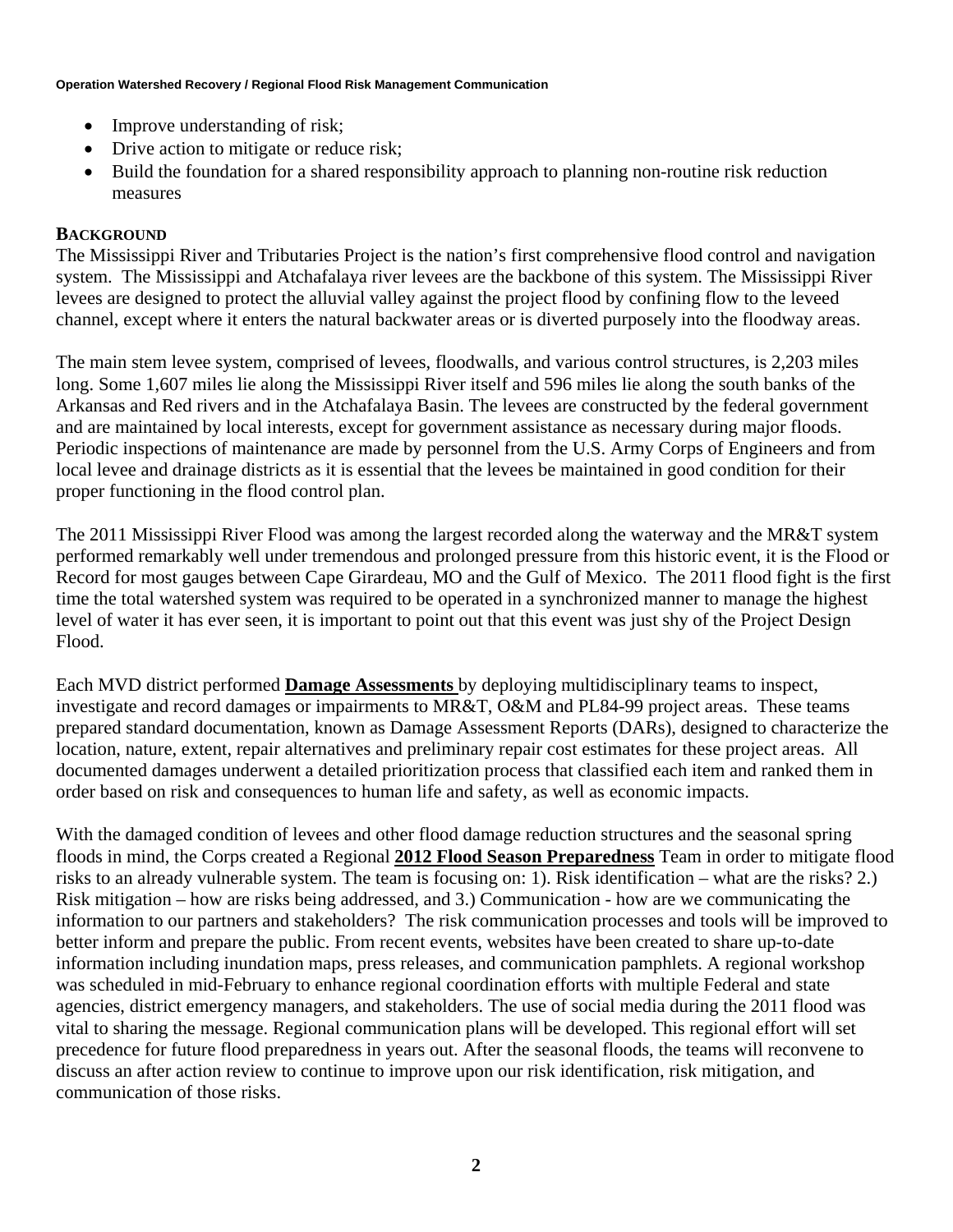The **MR&T Post Flood Report** effort will investigate and document the performance of the MR&T system and how the entire Mississippi River Watershed was managed as a system during the historic Mississippi River Basin Flood Event that extended from March through June 2011. The purpose of this evaluation would be to (1) assess MR&T system performance, (2) identify and prioritize recapitalization requirements for system components necessary to reset the MR&T system for future events, and (3) assess effectiveness or areas of improvement for water control communication and coordination across the watershed. The resulting document should be a valuable resource for system management, operation and improvements. It will also serve as a reference guide for future flood risk management.

The establishment of the **Interagency Recovery Task Force (IRTF)** created a mutual and holistic method of rehabilitating our flood risk management systems damaged by recent flood events, by collaborating and combining solutions for short and long-term restoration efforts. The Task Force consists of leads from 7 states and 9 agencies with appointed members involved in the assessment, documentation, and repair of flood risk management, flood plain management and watershed management systems.

USACE is a learning organization and a lot has been learned from this flood season, particularly in the areas most damaged by the flood. That knowledge is being applied to our recovery efforts to ensure full restoration of the flood risk management and navigation systems. Effective flood risk management requires the integration of mitigation planning, preparedness, response, and recovery programs and activities into a coordinated flood risk management "life-cycle" framework. The conceptual framework for implementing the flood risk management program is focused on ensuring our programs and authorities and those of our federal, state, local, and tribal partners are coordinated and synchronized so that our combined actions achieve effective management of the flood risk. USACE is a key contributor in "driving down" the Nation's flood risks through its programs to 1) plan structural and nonstructural projects to manage flood risks, 2) inspect the condition of existing flood risk management infrastructure, 3) provide technical and planning support to states and communities, 4) conduct emergency measures to alleviate flooding consequences, and 5) rehabilitate levees and other flood risk management infrastructure damaged by flooding. However, responsibility of managing the Nation's flood risks does not lie exclusively with USACE or any other single Federal or non-Federal entity. Rather, responsibility is shared across multiple Federal, State, and local government agencies, with a complex set of programs and authorities, and private citizen choices/actions.

### **PARTNERS, STAKEHOLDERS, AND CRITICAL AUDIENCE:**

*Partners* 

- Internal Corps Corps Leadership, FRM, Silver Jacket Leads, LSO, PAO, PM, EC, OPS, and anyone involved in communication with sponsor
- Other Federal agencies such as Department of Homeland Security
	- o FEMA
	- o USGS
	- o NWS
- IRTF, Sponsors, state partners, levee maintaining agencies
- Community leaders

*Stakeholders* 

- The Administration
- Congress and its respective staff members
- State and Local government officials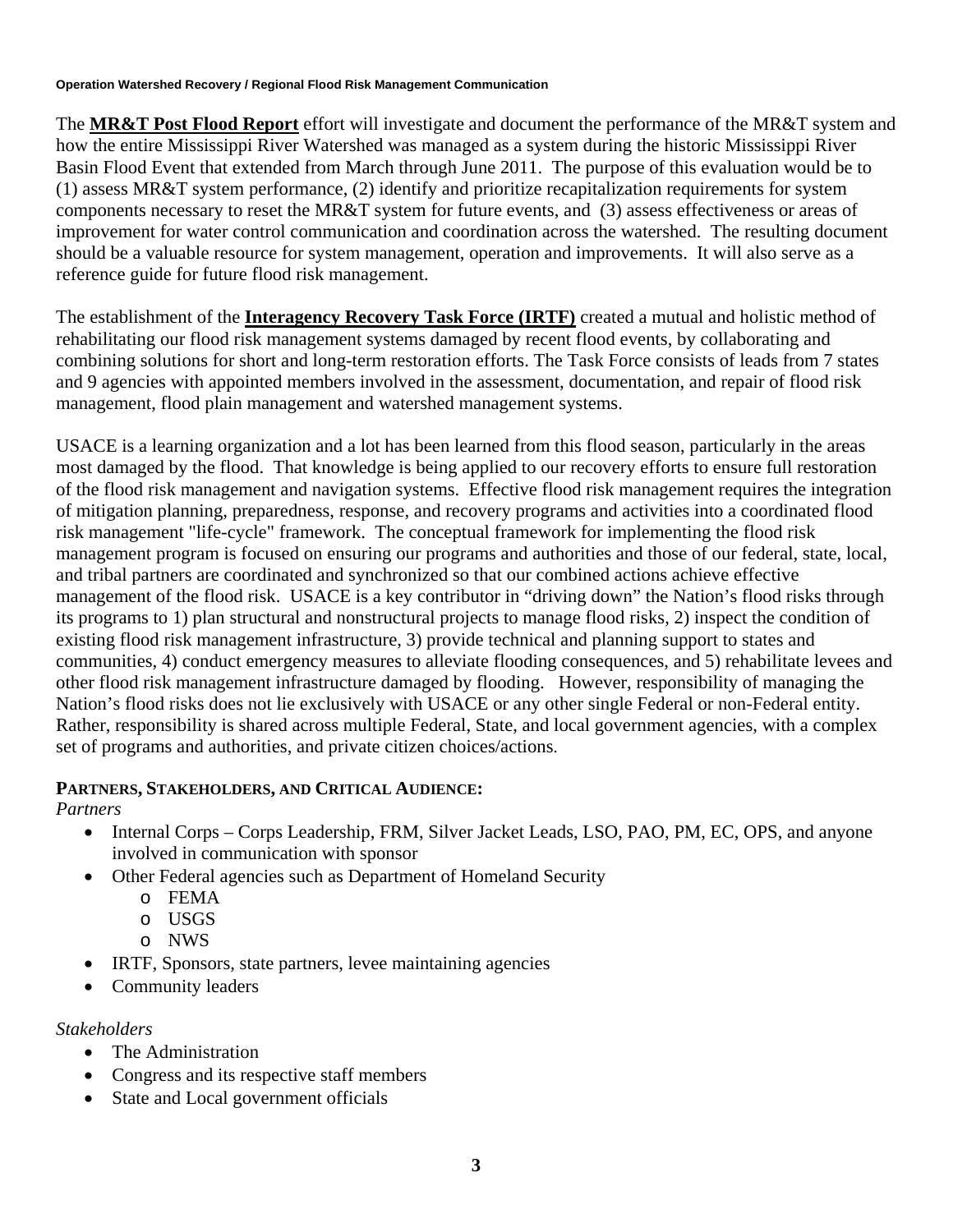## *Critical Audiences*

- Local citizens
- General U.S. public
- Business and industry
- Influencers such as think tank personnel and media commentators, editorial boards

## **TIMELINE:**

| <b>Time</b>                                              | <b>Events</b>                                                                                                                                                                                                     | <b>Outcome</b>                                                                                                                                                                                                                                                                                          |
|----------------------------------------------------------|-------------------------------------------------------------------------------------------------------------------------------------------------------------------------------------------------------------------|---------------------------------------------------------------------------------------------------------------------------------------------------------------------------------------------------------------------------------------------------------------------------------------------------------|
| During the Flood:<br>Late April to<br>mid-June 2011      | • Increase awareness to Commanders<br>• Daily teleconferences with Fusion Team<br>• Develop Operation Stages: Recovery<br>• Stand up Facebook pages<br>• Stand up IRTF<br>• Press releases                        | • Keeps consistent message<br>• Assisted in next steps<br>• Updated damages and<br>path ahead<br>• Allowed Corps to hear and<br>address concerns quickly<br>• Builds strong relationships<br>toward the mission<br>• More than 70 from lower<br>3 Districts                                             |
| <b>Flood Waters</b><br>Receding:<br>June to October 2011 | • Commanders calls 2x week<br>• Weekly Press Releases<br>• Updates to IRTF<br>• MR&T Stories in Our Mississippi newsletter<br>• Low Water Inspection - Public Meeting<br>. Public Meetings held in LA, MS, and IL | • Continue the message and<br>path forward<br>$\bullet$ Updates the public - 14<br>for OW-R<br>• Keep partners involved in<br>the process<br>• Informed the whole<br>watershed of the damages<br>• Corps learns concerns<br>• Great feedback on Corps<br>communication efforts -<br>AAR from the public |
| After Flood:<br><b>October to Current</b>                | • Continue Weekly Reports<br>• Developed Communication Products for<br><b>Flood Season Preparedness</b>                                                                                                           | • Informed Division of OW-R<br>status<br>• Provides valuable risk<br>communication and<br>overall RFRM info                                                                                                                                                                                             |

Public meetings were held in: Baton Rouge, LA, 7 Sep 11, Jackson, MS, 8 Sep 11, Cape Girardeau, IL, 27 Sep 11. From the meetings, the Corps gained valuable information on communication efforts during the flood events. Recommendations have been suggested and the Corps is working to accommodate the requests, the greatest being the need to share inundation maps. The Corps is working diligently with Headquarters USACE to standardized and publicly post the maps. In depth details for the recommendations and solutions can be found in the MR&T Post Flood Report.

## *PART II: COMMUNICATION STRATEGY*

The Regional Communication Strategy will serve as a framework and guidance for both the internal and external transfer of OW-R information via CorpsMap, fact sheets, talking points, presentations, press releases, social media, and website. It will also highlight some of the key participants and groups with whom regular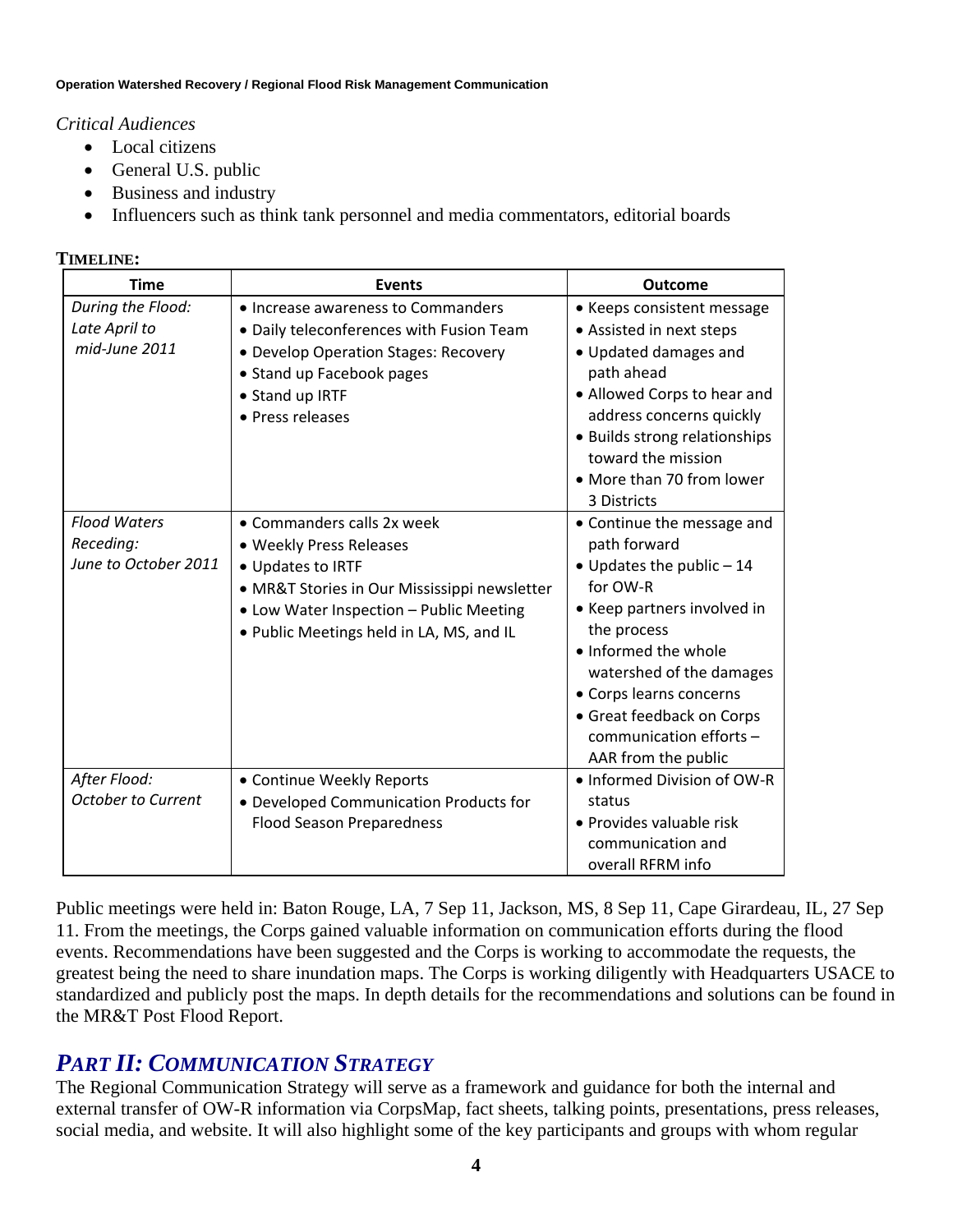communication is required (e.g. stakeholders, levee districts, congressional, Interagency Recovery Task Force (IRTF), State emergency managers…etc). It is important that this shared responsibility be well coordinated and controlled to ensure our communications are responsive, purposeful, and consistent. Research from past hurricane and flood disasters in 2008-2009 taught USACE to better communicate safety information, flood risk management strategies, and recovery assistance to the public. Based on those lessons learned, the goal is to proactively connect stakeholders and the public with fact-based and timely information, and reaching a diverse target audience: partners, stakeholders, agencies, businesses, local communities. Natural disasters can't be specifically planned for, however, communication tools can be put in place that will continue to be updated and serve the most recent information.

**ACTION I - PREPARATION:** Begin immediately to ramp up discussions on the flood activities and build on district relationships with sponsors and partners. Keep communication tools updated.

## **Communication Tools:**

1.CorpsMap, the USACE nationwide GIS application, is the single authoritative source for geospatial data assets. Up until recent months CorpsMap was an exclusive internal Corps system. Our regional GIS cadre has worked with both our regional OW-R management team and the national GIS team to establish one of the first External CorpsMap sites, [http://geo.usace.army.mil/egis/cm2.cm26.map?map=MVD\\_OWS](http://geo.usace.army.mil/egis/cm2.cm26.map?map=MVD_OWS) with many capabilities specific to our needs for OW-R and current/future Regional Flood Risk Management. For OW-R, CorpsMap has been used to communicate information about the critical damage sites in the Mississippi River Valley. The tool allows our customers to view the damages on a map, zoom in for location and item details (dredging, levee, channel improvement, or structure items), and query to obtain information papers and fact sheets on each site.

| Product                                | <b>Purpose</b>                                                                                                                             | <b>Updates</b>                   |
|----------------------------------------|--------------------------------------------------------------------------------------------------------------------------------------------|----------------------------------|
| <b>Project Information Paper</b>       | Provides general background on flood<br>damages, potential consequences, repair<br>options and tentative schedule.                         | Annually by district             |
| Project Risk Management Paper          | Describes how risks at damaged<br>locations are being addressed through<br>construction, interim measures, and<br>flood fight preparation. | Biannually by<br><b>District</b> |
| <b>Project Construction Fact Sheet</b> | Provides monthly status of ongoing<br>construction activity, key milestones, %<br>completion, project challenges, and<br>funding.          | Monthly by District              |

2. Websites – A new MVD regional flood risk management website has been established as a primary conduit for external communication and access to a wide range of OW-R and RFRM documents and information: [www.mvr.usace.army.mil/PublicAffairsOffice/frmp/rfrmp.htm](http://www.mvr.usace.army.mil/PublicAffairsOffice/frmp/rfrmp.htm) .

 From the main RFRM page, visitors can access and gain more information on Operation Watershed Recovery from the following links:

- a) Flood Season Preparedness: CorpsMap links, CorpsMap User's Guide, Workshop Materials, Press Releases, Regional Risk Maps, and District EM pages
- b) Silver Jackets
- c) National Flood Risk Management
- d) Regional Flood Risk Management Team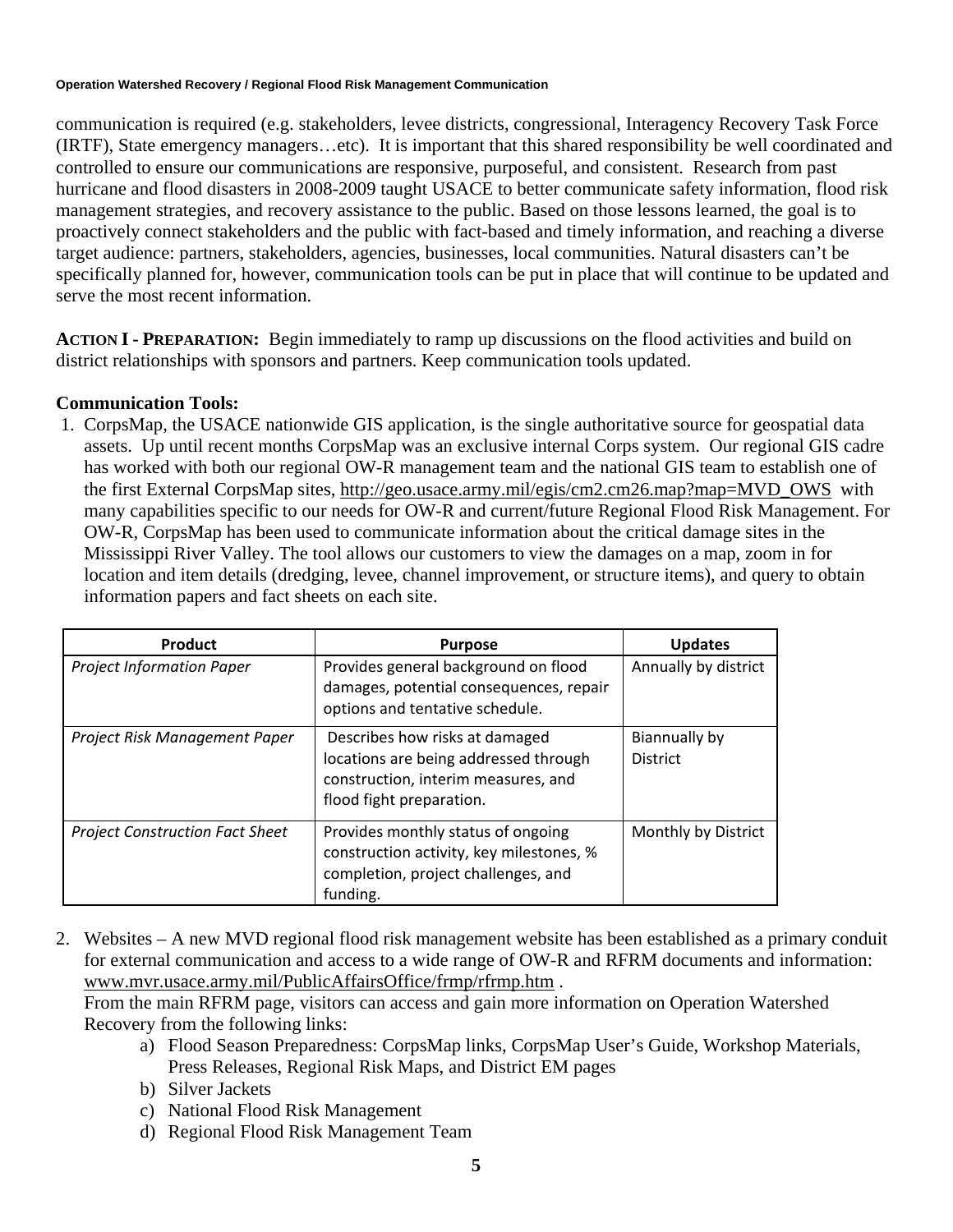- e) IRTF: All newsletters, All Meeting Materials
- f) MR&T Post Flood Report
- g) Damage Assessments: CorpsMap links, CorpsMap User's Guide, Damage Assessment Process, and press releases
- h) Construction: CorpsMap links, CorpsMap User's Guide, Construction Projects by FY, and press releases
- i) Press Releases
- j) District web pages
- 3. Press Releases It is important that many aspects of our OW-R maintain regular visibility in a wide variety of media and social-network outlets. This will help instill confidence and calm in our stakeholders and public that site/system vulnerabilities are being reduced in an aggressive and purposeful fashion.
- 4. Social Media– Use of Facebook and Twitter will continue to mature and serve as an important means to maintain interest, awareness and education across a broad cross section of our public. District and MVD PAOs will serve as the primary conduits of OW-R and Regional Flood Risk Management information release to this communication outlet.
- 5. Interagency Recovery Task Force (IRTF) established to create a multiagency forum through which to discuss and resolve a variety RFRM challenges by collaborating and combining solutions for short and long-term recovery/mitigation/preparedness efforts. The Task Force is comprised of lead federal and state agencies directly involved in the assessment, documentation, and repair of damaged flood risk management and navigation infrastructure. The team is represented by 9 different federal agencies (USGS, NWS, NRCS, USCG, FEMA, EPA, USFWS, MARAD, and USACE) and 7 states (Missouri, Illinois, Tennessee, Kentucky, Arkansas, Mississippi, and Louisiana).
- 6. Develop Communication PDT researched all aspects of internal and external communication during the flood, reviewed AARs, held public meetings and interviews, to determine what was done right and where improvements can be made.

## **Sample Supporting Activities and Products:**

- 1. Social Media: Operation Watershed Facebook page creation, Twitter
- 2. YouTube Products (OW video, news conferences)
- 3. Strategic Communication guidance
- 4. Template News Releases, talking points, and presentations
- 5. Share standardized inundation maps with EM partners
- 6. Create EM pages for each District to host local updates
- 7. IRTF Kick-off Webinar May 2011
- 8. IRTF brochure
- 9. Strong Talking Points
- 10. Fact Sheets on Damage Assessments and IRTF
- 11. Information papers for each damage site
- 12. Construction Fact Sheets for interim repairs
- 13. Hosting Sponsor meetings at District level

**ACTION II – INCREASE RISK COMMUNICATION:** Provide training on how to communicate risk, what's important, and what audiences need to know. Use webinars and materials from district professionals, sponsors, and partners. Conduct EM scenarios for damaged system. Synch with ongoing risk communication program.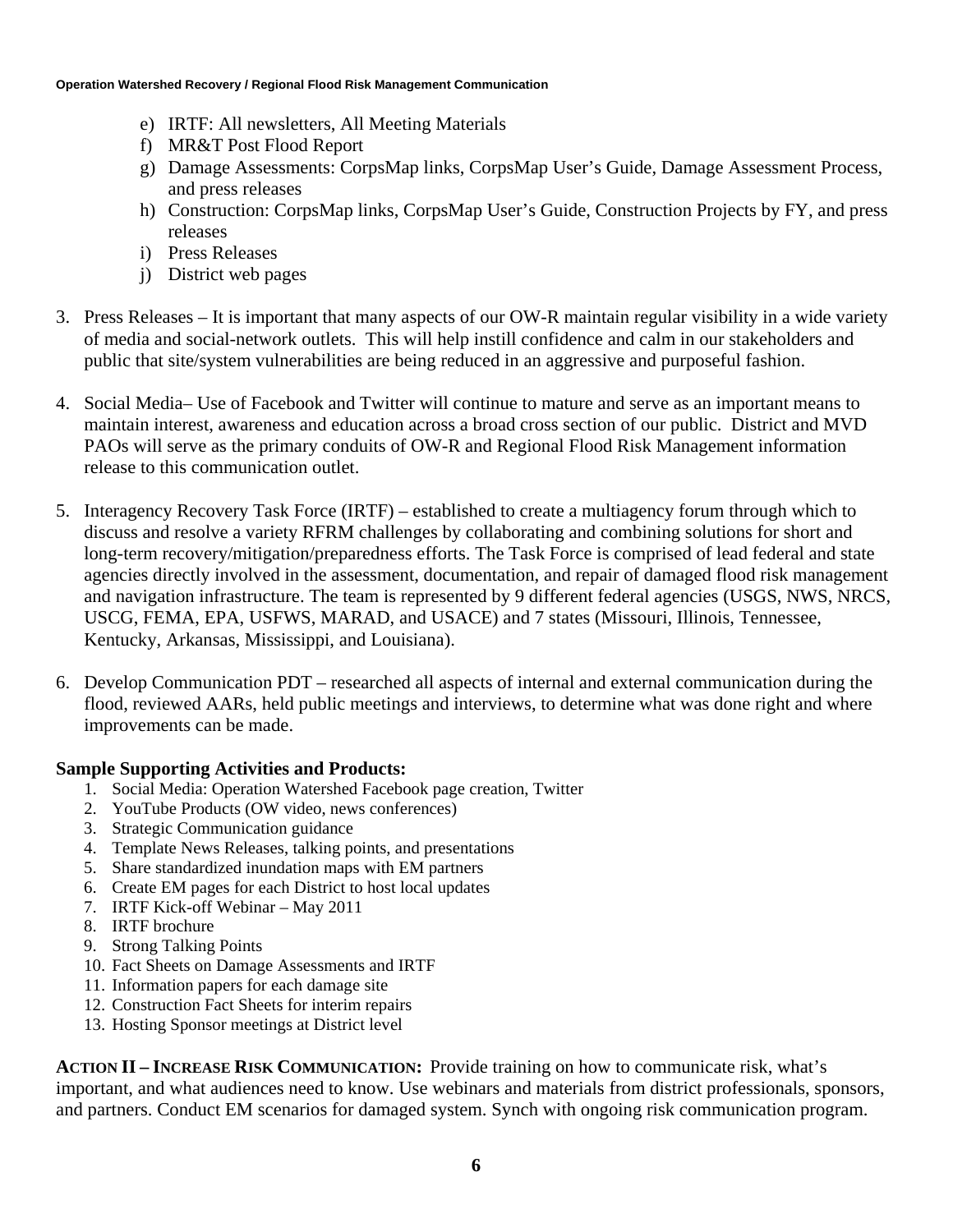### **Sample Supporting Activities and Products:**

- 1. Share critical repairs lists by state
- 2. Share maps of critical repairs
- 3. Introduce CorpsMap (GIS application)
- 4. Continue weekly press releases
- 5. Stand up Flood Season Preparedness effort
- 6. Regional Flood Risk Management Workshop and webinar
- 7. Fact Sheets: Flood Season Preparedness, System Performance/Post Flood Report, Construction, Risk Management
- 8. Hold Town Hall/Public Meetings and follow up with responses

**ACTION III – PUBLIC RELEASE OF NEW REPORTING PRODUCTS:** Continue to communicate transparently on Corps progress. Create venues to continue to provide update.

## **Sample Supporting Activities and Products:**

- 1. Continue to use Social Media: MVD Facebook page, Twitter, You Tube
- 2. Update Regional Flood Risk Management web page
- 3. Create New web pages: IRTF, MR&T Post Flood Report, Damage Assessments, Flood Season Preparedness
- 4. Strategic Communication guidance

## *PART III: KEY MESSAGING*

A key messaging methodology assists in capturing core messages and serves as the foundation for the topic. By providing key strategic messages, the Corps can speak with "one voice", and consistently articulate clear, factbased, undeniable, balanced messages that can inspire our target audiences and drive success.

## **OVERARCHING KEY MESSAGES:**

- The Mississippi River and Tributaries (MR&T) a legacy flood damage reduction system performed as designed under tremendous and prolonged pressure from this historic event, it is the Flood or Record for most gauges between Cape Girardeau, MO and the Gulf of Mexico.
- Not a single life was lost to flooding in the areas across seven states protected by the MR&T system.
- Many of our flood control and navigation systems remain in a state of vulnerability and risk due to damages incurred in 2011 historic flooding.
- Together... restoring the  $3<sup>rd</sup>$  largest watershed in the world
- Life safety is paramount.
	- o Accurate and timely information about risks associated with occupying a floodplain enable those affected to make informed decisions and take appropriate action.
	- o Levee systems are one component of flood risk management and levees do not eliminate flood risk.
	- o Informed stakeholders contribute to overall flood risk reduction.
- Living with flood risk reduction infrastructure is a shared responsibility know your role.
- The coming flood season will require extra vigilance and advance preparedness to ensure the safety and security of our citizens, infrastructure and industry.
- Regional and National reprioritization of available Corps funding was utilized to initiate post flood construction repairs on a few dozen of our most severely damaged areas with immediate human life/safety concerns.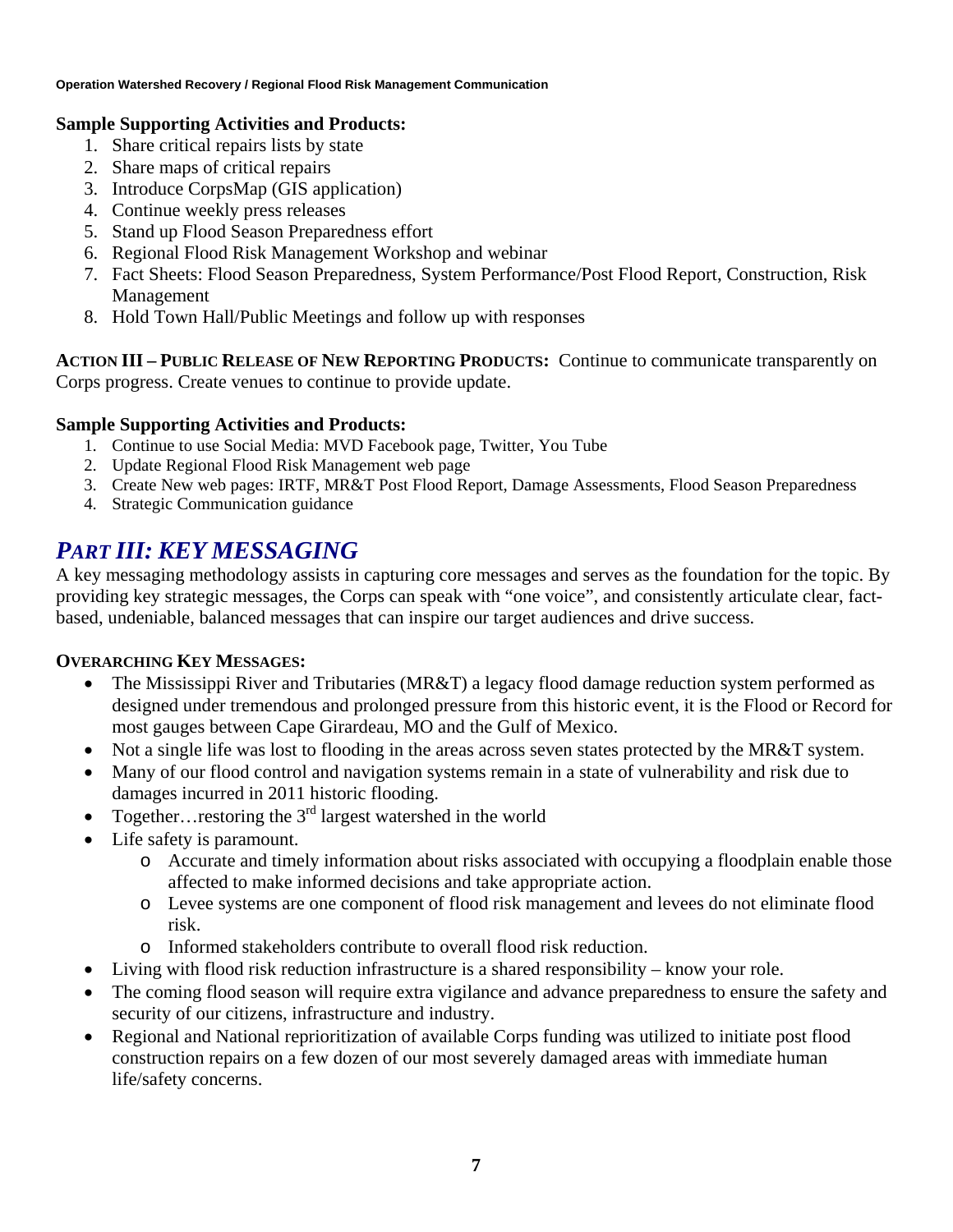- Disaster Relief Appropriations Act funds of \$802,000,000 for MR&T flood damage repairs, \$534,000,000 for O&M and \$388,000,000 FCCE will be used nationally to aggressively repair and restore hundreds of damaged flood control and navigation system components.
- Careful assessment and evaluation of this historic event and system response continues and is expected to serve as a valuable guide for possible refinements to Corps policy, process and communication across the full life cycle of flood risk management (mitigation, preparation, response, and recovery).
- Characteristics of Current Implementation and Acquisition Strategy
	- o Determined efficiently and effectively restore the safety, security and productivity
	- o Aggressive design-build-deliver
	- o Purposeful Systems perspective, risk informed
	- o Partnership Shared Responsibility to protect the lives and livelihoods of our citizens
	- o Component Focused Execution: Levee Repairs, Channel Improvement Repairs, Dredging, **Structures**
	- $\circ$  Contracting A/E and construction services to advance design and construction phases

## **NEXT STEPS**

- $\circ$  CONSTRUCTION!!! initiated on several critical sites in July 2011 will begin aggressive large scale repairs in Spring 2012
- o Activities associated with ongoing design, coordination and construction
	- Plans and Specifications,
	- Contract Documentation, Advertisement & Awards
	- Real Estate (LERRDs)
	- **Environmental Assessments**
	- **Tracking and Communication**
- Prior to the 2011 flood event \$13.6 billion had been invested in the Mississippi River and Tributaries (MR&T) project that to date has prevented \$474.3 billion in damages (a 34:1 return on investment)
- Although the current 2011 flood flooded 6,786,000 unprotected acres preliminary estimates indicate the MR&T project has prevented flooding of 9,864,000 acres and prevented damages of \$110 billion.
- As a part of the total systems response within the watershed, the reservoir system associated with the Ohio, Arkansas, Mississippi and Missouri Rivers were fully engaged to manage the flow of water into the Mississippi River.
- The 2011 flood fight is the first time the total watershed system was required to be operated in a synchronized manner to manage the highest level of water it has ever seen.
- Assessment and Evaluation of this historic event and system response will serve as a valuable guide for the process and methodologies used to reset and restore components necessary to ensure the dependability and functionality of the MR&T system.
- The assessment and evaluation will be conducted utilizing the full range of USACE personnel in combination with world-class experts drawn from government, private sector, industry, and academia in their respective fields.
- The REPAIR effort will strive to provide the rapid development and installation of initial interim measures designed to provide a basic level of protection and functionality before the next flood season. Current rough order of magnitude cost for the REPAIR effort is \$1.0 billion and will directly address system functionality with respect to floodways, dredging for navigation, and levee degradation.
- The RESTORE effort will strive to provide for the development and installation of permanent measures designed to return the structure to the full level protection and functionality. Current rough order of magnitude cost for the RESTORE effort will require an additional \$1.0 billion above and beyond the